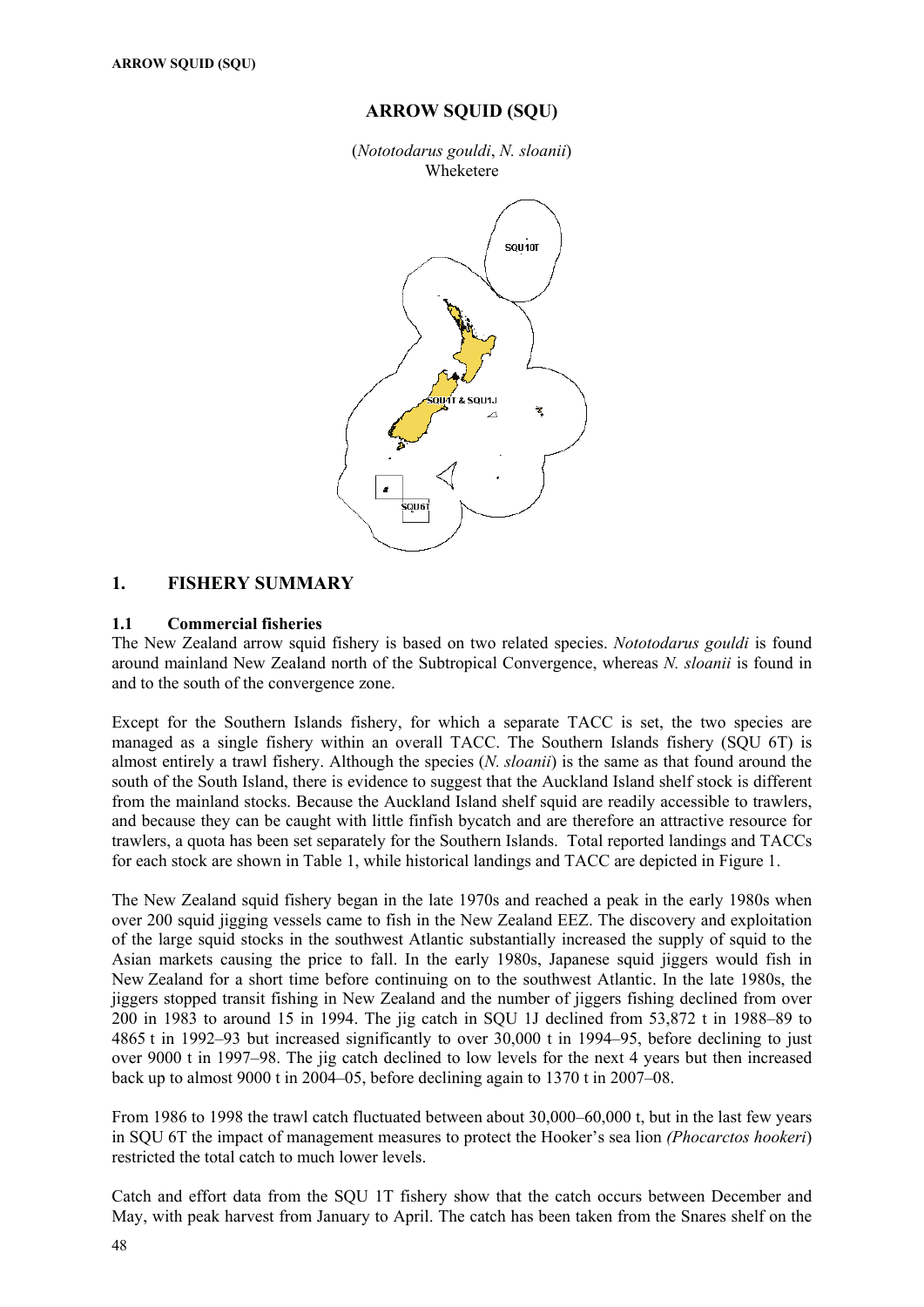south coast of the South Island right through to the Mernoo Bank (east cost), but statistical area 28 (Snares shelf and Snares Island region) has accounted for over 77% of the total in recent years. Based on observer data, squid accounts for 67% of the total catch in the target trawl fishery, with bycatch principally of barracouta, jack mackerel, silver warehou and spiny dogfish.

For 2005–06 a 10% in-season increase to the SQU 1T TACC was approved by the Minister of Fisheries. The catch for December - March was 40% higher than the average over the previous eight years and catch rates were double the average, indicating an increased abundance of squid. Previously, in 2003–04, a 30% in-season increase to the TACC was agreed, but catches did not reach the higher limit. Note that the TACC automatically reverts to the original value at the end of the fishing year.

| Fishstock   |                                                              | $SQU1J*$    |          | SQU1T*      |          | SQU6T†      |                  | SQU10T:     |          | Total       |
|-------------|--------------------------------------------------------------|-------------|----------|-------------|----------|-------------|------------------|-------------|----------|-------------|
|             | Landings                                                     | <b>TACC</b> | Landings | <b>TACC</b> | Landings | <b>TACC</b> | Landings         | <b>TACC</b> | Landings | <b>TACC</b> |
| 1986-87     | 32 394                                                       | 57 705      | 25 621   | 30 962      | 16 025   | 32 333      | $\mathbf{0}$     | 10          | 74 040   | 121 010     |
| 1987-88     | 40 3 12                                                      | 57 705      | 21 983   | 30 962      | 7021     | 32 333      | $\boldsymbol{0}$ | 10          | 69 316   | 121 010     |
| 1988-89     | 53 872                                                       | 62 996      | 26 825   | 36 081      | 33 462   | 35 933      | $\boldsymbol{0}$ | 10          | 114 160  | 135 080     |
| 1989-90     | 13895                                                        | 76 136      | 13 16 1  | 47986       | 19859    | 42 118      | $\mathbf{0}$     | 10          | 46 915   | 166 250     |
| 1990-91     | 11 562                                                       | 46 087      | 18 680   | 42 2 8 4    | 10658    | 30 190      | $\mathbf{0}$     | 10          | 40 900   | 118 571     |
| 1991-92     | 12 985                                                       | 45 766      | 36 653   | 42 2 8 4    | 10 861   | 30 190      | $\mathbf{0}$     | 10          | 60 509   | 118 571     |
| 1992-93     | 4865                                                         | 49 891      | 30 862   | 42 615      | 1551     | 30 369      | $\mathbf{0}$     | 10          | 37 278   | 122 875     |
| 1993-94     | 6 5 2 4                                                      | 49 891      | 33 4 34  | 42 615      | 34 5 34  | 30 369      | $\mathbf{0}$     | 10          | 74 492   | 122 875     |
| 1994-95     | 33 615                                                       | 49 891      | 35 017   | 42 741      | 30 683   | 30 369      | $\mathbf{0}$     | 10          | 99 315   | 123 011     |
| 1995-96     | 30 805                                                       | 49 891      | 17823    | 42 741      | 14 041   | 30 369      | $\boldsymbol{0}$ | 10          | 62 668   | 123 011     |
| 1996-97     | 20 792                                                       | 50 212      | 24 769   | 42 741      | 19843    | 30 369      | $\boldsymbol{0}$ | 10          | 65 403   | 123 332     |
| 1997-98     | 9 3 2 9                                                      | 50 212      | 28 687   | 44 741      | 7344     | 32 369      | $\boldsymbol{0}$ | 10          | 45 362   | 127 332     |
| 1998-99     | 3 2 4 0                                                      | 50 212      | 23 362   | 44 741      | 950      | 32 369      | $\mathbf{0}$     | 10          | 27 5 5 3 | 127 332     |
| 1999-00     | 1457                                                         | 50 212      | 13 049   | 44 741      | 6 2 4 1  | 32 369      | $\boldsymbol{0}$ | 10          | 20 747   | 127 332     |
| $2000 - 01$ | 521                                                          | 50 212      | 31 297   | 44 741      | 3 2 5 4  | 32 369      | <1               | 10          | 35 071   | 127 332     |
| $2001 - 02$ | 799                                                          | 50 212      | 35 872   | 44 741      | 11 502   | 32 369      | $\mathbf{0}$     | 10          | 48 173   | 127 332     |
| $2002 - 03$ | 2896                                                         | 50 212      | 33 936   | 44 741      | 6887     | 32 369      | $\mathbf{0}$     | 10          | 43 720   | 127 332     |
| $2003 - 04$ | 2 2 6 7                                                      | 50 212      | 48 060   | 58 163#     | 34 635   | 32 369      | $\mathbf{0}$     | 10          | 84 962   | 127 332     |
| $2004 - 05$ | 8981                                                         | 50 212      | 49 780   | 44 741      | 27314    | 32 369      | $\mathbf{0}$     | 10          | 86 075   | 127 332     |
| $2005 - 06$ | 5 8 4 4                                                      | 50 212      | 49 149   | 49 215#     | 17425    | 32 369      | $\mathbf{0}$     | 10          | 72 418   | 127 332     |
| $2006 - 07$ | 2 2 7 8                                                      | 50 212      | 49 4 9 5 | 44 741      | 18 4 79  | 32 369      | $\mathbf{0}$     | 10          | 70 253   | 127 332     |
| $2007 - 08$ | 1 3 7 1                                                      | 50 212      | 36 171   | 44 741      | 18 4 93  | 32 369      | $\mathbf{0}$     | 10          | 56 035   | 127 332     |
|             | $\pm$ . All cases seemed Could supplied to an IV supplied to |             |          |             |          |             |                  |             |          |             |

**Table 1: Reported catches (t) and TACCs (t) of arrow squid from 1986–87 to 2007–08. Source – QMS.** 

All areas except Southern Islands and Kermadec.

† Southern Islands.

‡ Kermadec.

In season increase of 30% for 2003-04 and  $10\%$  for 2005-06

#### **Sea lion interactions**

New Zealand (or Hooker's) sea lions are sometimes caught by arrow squid trawl vessels, most frequently in the SQU6T fishery around the Auckland Islands. The Minister of Fisheries has set a fishery-related mortality limit (FRML) since 1992. Table 2 shows the estimates of sea lion mortalities and the FRML set for each year.

FRML was set using PBR methods from 1992. For 2003–04 onwards, several versions of a stochastic Bayesian population model have been used to explore the effects of New Zealand (or Hooker's) sea lion bycatch in the arrow squid fishery. These models also projected the effects of alternative bycatch control rules on the sea lion population, in order to advise the Minister in his decisions regarding the FRML for each fishery year.

Since 1995–96, the FRML has been reached in nine fishing years. Sea Lion Exclusion or Escape Devices (SLEDs) were introduced from 2000–01. In 2000–01 the industry voluntarily withdrew most vessels before the FRML was met. In 2004–05, the industry withdrew from the fishery when the FRML was reached on the  $15<sup>th</sup>$  of April. In 2002–03 and 2003–04, the FRML was reached and the fishery closed under the operational plan in place, only to be subsequently reopened by court decisions (High Court, Court of Appeal respectively).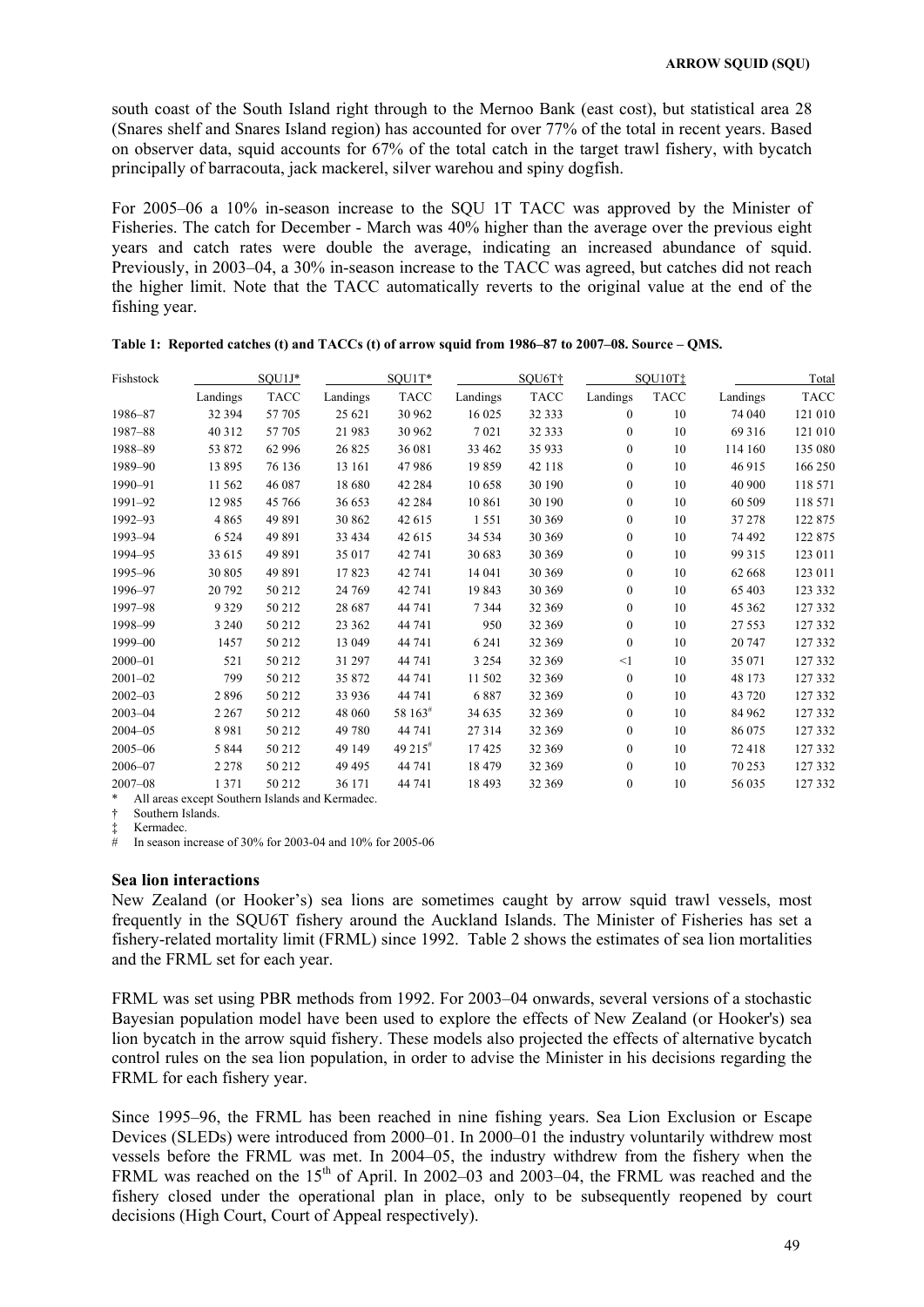The Minister of Fisheries set the FRML at 113 for the 2008–09 fishing year. However following reports from the Department of Conservation research team monitoring the breeding populations on the Auckland Islands that pup production had reduced by 31%, the fishing industry volunteered to lower the FRML to 95.

|             | SOU6T<br>Landings | lion<br>Sea<br><b>FRML</b> | lion<br>Sea<br>mortalities <sup>f</sup> | Closure<br>date       |
|-------------|-------------------|----------------------------|-----------------------------------------|-----------------------|
| 1987-88     | 7021              |                            | 33                                      |                       |
| 1988-89     | 33 462            |                            | 141                                     |                       |
| 1989-90     | 19859             |                            | 117                                     |                       |
| 1990-91     | 10 658            |                            | 21                                      |                       |
| 1991-92     | 10 861            | 32                         | 82                                      |                       |
| 1992-93     | 1551              | 63                         | 17                                      |                       |
| 1993-94     | 34 5 34           | 63                         | 32                                      |                       |
| 1994-95     | 30 683            | 69                         | 109                                     |                       |
| 1995-96     | 14 041            | 73                         | 101                                     | 4-May                 |
| 1996-97     | 19843             | 79                         | 123                                     | 28-May                |
| 1997-98     | 7344              | 63                         | 62                                      | 27-Mar                |
| 1998-99     | 950               | 64                         | 14                                      |                       |
| 1999-00     | 6241              | 65                         | 71                                      | 8-Mar                 |
| $2000 - 01$ | 3254              | 75                         | 67                                      | a                     |
| $2001 - 02$ | 11 502            | 79                         | 84                                      | $13-Apr$              |
| $2002 - 03$ | 6887              | 70                         | 39                                      | b                     |
| $2003 - 04$ | 34 635            | 62                         | 118                                     | $\mathbf c$           |
| $2004 - 05$ | 27314             | 115                        | 115                                     | $20$ Apr <sup>d</sup> |
| $2005 - 06$ | 17425             | 97/150                     | 110                                     | e                     |
| $2006 - 07$ | 17479             | 93                         | 56                                      |                       |
| $2007 - 08$ | 18 4 93           | 81                         | 46                                      |                       |
| 2008-09     | -                 | 113/95                     |                                         | g                     |

**Table 2: Squid 6T fishery – estimated mortalities of sea lions from 1987–88 to 2008–09.** 

**a** The fishery was not officially closed in 2000/01. Industry voluntarily withdrew most vessels on 7 March 2001.

- **b** Under the Operational Plan the SQU 6T fishery was closed on 29 March 2003 when the FRML count reached 79 sea lions. A High Court ruling in April 2003 allowed for continued fishing in SQU 6T and established a separate procedure for estimating sea lion mortalities resulting in the 39 mortalities indicated. Fishers had voluntarily withdrawn from SQU 6T as at the end of June.
- **c** Under the Operational Plan the SQU 6T fishery was closed on 22 March 2004 when the FRML count reached 62 sea lions. A Court of Appeal ruling in April 2004 set aside the 2003-04 Operational Plan and allowed for continued fishing in SQU 6T providing incidental NZSL captures did not exceed 124. Industry withdrew from the SQU 6T fishery before they reached the Court established mortality limit as estimated using the procedures set out in the 2003-04 Operational Plan.
- **d** Fishers voluntarily withdrew from the SQU 6T fishery upon reaching the 115 animal FRML on 17 April 2005.
- **e** In 2005–06 the FRML was initially set at 97 animals, and the Minister chose to increase this mid-season to 150, on the basis of there being a squid utilisation opportunity. Fishing had practically ceased by early May 2006.
- **f** The method of determining the 'mortalities' of sea lions, varies over the history of the fishery. In early years determination of sea lion mortality was estimated based on observer data. The use of SLEDs in recent years has resulted in few sea lion mortalities being observed. Therefore 'mortalities' for 2003-04 to 2006-07 are assumed based on a pre-determined strike rate (assumed mortalities per tow) of 5.3% and a discount rate of 20% for tows that met the requirements of the operational plan. Assumed mortalities in 2007-08 are based on a predetermined strike rate of 5.65% and a discount rate of 35% for tows that met the requirements of the operational plan.

**g** In 2008-09 the FRML was set at 113, but was voluntarily reduced to the equivalent of 95 in response to unexpectedly low pup numbers,

#### **Interactions with seabirds**

Vessels targeting arrow squid also incidentally catch seabirds. Seabird species returned for necropsy from the squid fishery, in decreasing numbers, were: for 2006–07; sooty shearwater, white-capped albatross, white-chinned petrel and Buller's albatross (Thompson 2008); and for 2007–08; sooty shearwater, white-capped albatross, white-chinned petrel, Buller's albatross, cattle egret, Southern Royal albatross and white-faced storm petrel (Thompson 2009). Baird (2005a) summarised observed seabird captures in the arrow squid target fishery for the fishing years 1998–99 to 2002–03 and calculated total seabird captures for the areas with adequate observer coverage using ratio based estimations. Baird and Smith (2007 and 2008) summarised observed seabird captures and used both ratio-based and model-based predictions to estimate the total seabird captures for 2003–04, 2004–05 and 2005–06. Abraham and Thompson (in press) summarised the bycatch of protected species and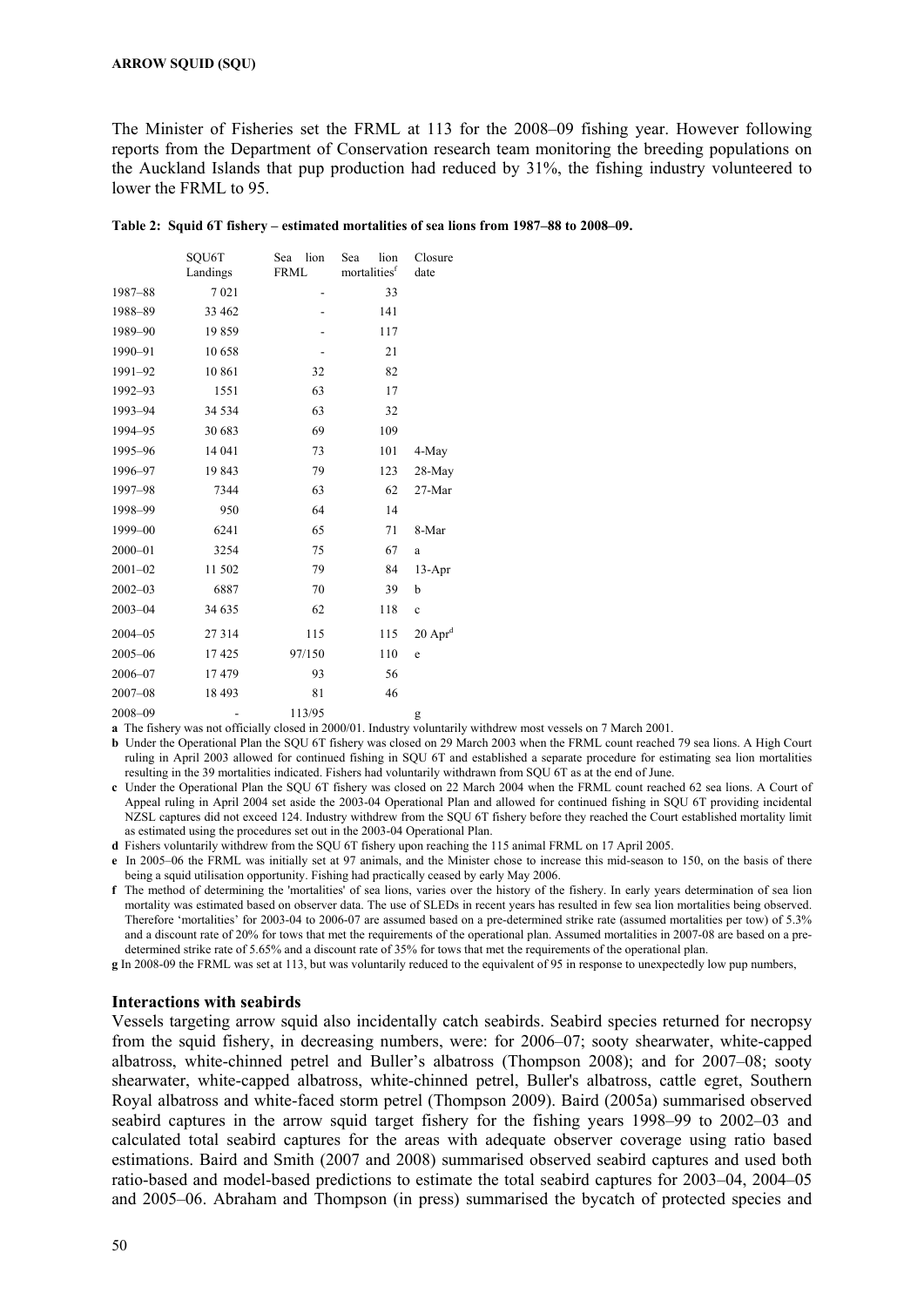used ratio-based predictions to estimate the total seabird captures for estimations for 2006–07 and 2007**–**08 (Table 3).

**Table 3: Estimates of total seabird capture in the arrow squid fishery 1998–99 to 2004–05 (1998–99 to 2002–03 from Baird 2005a, 2003–04 to 2004–05 from Baird & Smith 2007, 2005–06 from Baird & Smith 2008). CV.s in parentheses; + birds were observed caught but totals were not estimated as coverage was less than 10%, \* indicates where estimates were made and observer coverage was less than 10%, - no seabirds were observed caught, # indicates where number of seabirds are from where observed effort covered 100% of fishery effort. All estimates are ratio-estimators except those denoted with m which are model-based. Note that the 2007–08 figures are provisional.** 

| Fishing<br>year | <b>PUYS</b> | SOU <sub>6T</sub>      | <b>STEW</b>   | <b>CHAT</b> | <b>ECSI</b> | <b>PUKA</b> |
|-----------------|-------------|------------------------|---------------|-------------|-------------|-------------|
| 1998-99         | $^{+}$      | $^{+}$                 | 268(20)       | $^{+}$      | $^{+}$      |             |
| 1999-00         |             | 82 (19)                | 93 (34)       | $^{+}$      | $^{+}$      |             |
| $2000 - 01$     | $^{+}$      | 42#                    | 276(5)        | $^{+}$      | $^{+}$      |             |
| $2001 - 02$     | $^{+}$      | 195 (19)               | 515(13)       |             | $^{+}$      |             |
| $2002 - 03$     | 53 (39)     | 129(16)                | 612(16)       | $^{+}$      | $^{+}$      |             |
| $2003 - 04$     | -           | $325(16)^{m}$          | $502(17)^{m}$ |             |             | $19(93)*$   |
| $2004 - 05$     | 33 (36)     | $414(15)^{m}$          | $877(12)^m$   |             |             |             |
| $2005 - 06$     | 34 (98)     | $369(21)$ <sup>m</sup> | $854(19)^{m}$ |             | 201 (58)    |             |
| $2006 - 07$     |             | 98 (11)                | 324(11)       | $^{+}$      |             |             |
| $2007 - 08$     |             | 131(8)                 | 274(13)       |             |             |             |

Mitigation methods such as tori lines, Brady bafflers and offal management are being used in the arrow squid trawl fishery. Warp mitigation was voluntarily introduced from around 2004 and then made mandatory in April 2006.

During the 2005–06 fishing year a large trial of mitigation devices was conducted in the squid fishery. 18 vessels were involved in the trial which used observations of seabird heavily contacting the trawl warps ('warp strikes') to quantify the effect of using three mitigation devices; paired tori lines, four boom bird bafflers and warp scarers. Few warp strikes occurred in the absence of offal discharge. When offal was present the tori lines were most effective at reducing warp strikes. All mitigation devices were more effective for reducing large birds warp strikes than for small birds. There was however a large number of strikes of birds on the tori lines, similar to the number of strikes on unmitigated warps (Abraham *et al*. in press).



**Figure 1: Historical landings and TACC for the three main SQU stocks. Left to right: SQU1J (All Waters Except 10T and 6T, Jigging) and SQU1T (All Waters Except 10T and 6T, All Other Methods). [Continued on next page]...**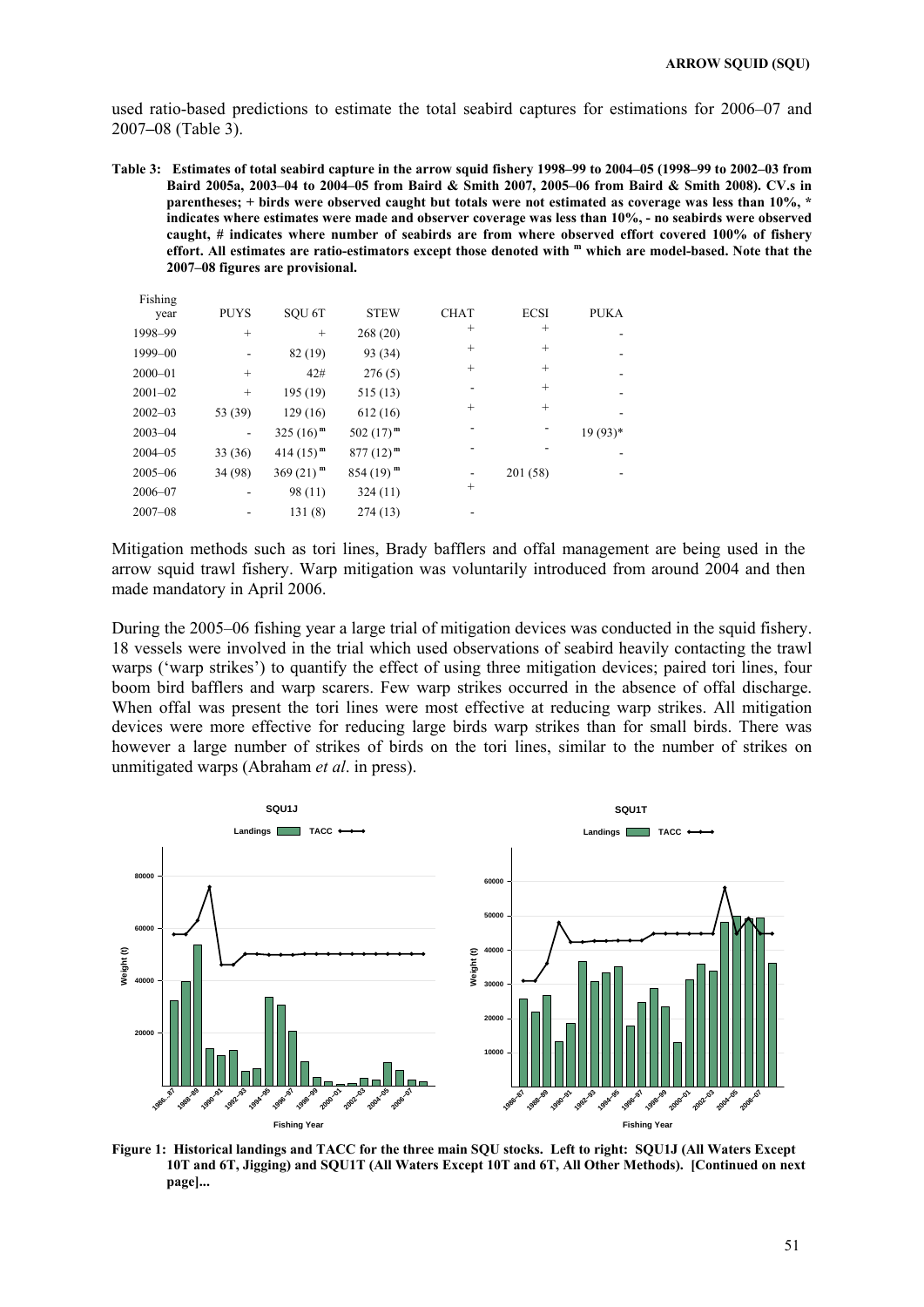

**Figure 1 [Continued]: Historical landings and TACC for the three main SQU stocks. SQU6T (Southern Islands, All Methods). Note that these figures do not show data prior to entry into the QMS.** 

## **1.2 Recreational fisheries**

The amount of arrow squid caught by recreational fishers is not known.

#### **1.3 Customary non-commercial fisheries**

No quantitative information is available on the current level of customary non-commercial take.

## **1.4 Illegal catch**

There is no quantitative information available on the level of illegal catch.

## **1.5 Other sources of mortality**

No information is available on other sources of mortality.

# **2. BIOLOGY**

Two species of arrow squid are caught in the New Zealand fishery. Both species are found over the continental shelf in water up to 500 m depth, though they are most prevalent in water less than 300 m depth. Both species are sexually dimorphic, though similar in biology and appearance. Individuals can be identified to species level based on sucker counts on Arm I and differences in the hectocotylized arm of males.

Recent work on the banding of statoliths from *N. sloanii* suggests that the animals live for around 1 year. Growth is rapid. Modal analysis of research data has shown increases of 3.0–4.5 cm per month for Gould's arrow squid measuring between 10 and 34 cm Dorsal Mantle Length (DML).

Estimated ages suggest that *N. sloanii* hatches in July and August, with spawning occurring in June and July. It also appears that *N. gouldi* may spawn one to two months before *N. sloanii*, although there are some indications that *N. sloanii* spawns at other times of the year. All squid taken by the fishery do not appear to have spawned.

Tagging experiments indicate that arrow squid can travel on average about 1.1 km per day with a range of 0.14–5.6 km per day.

Biological parameters relevant to stock assessment are shown in Table 4.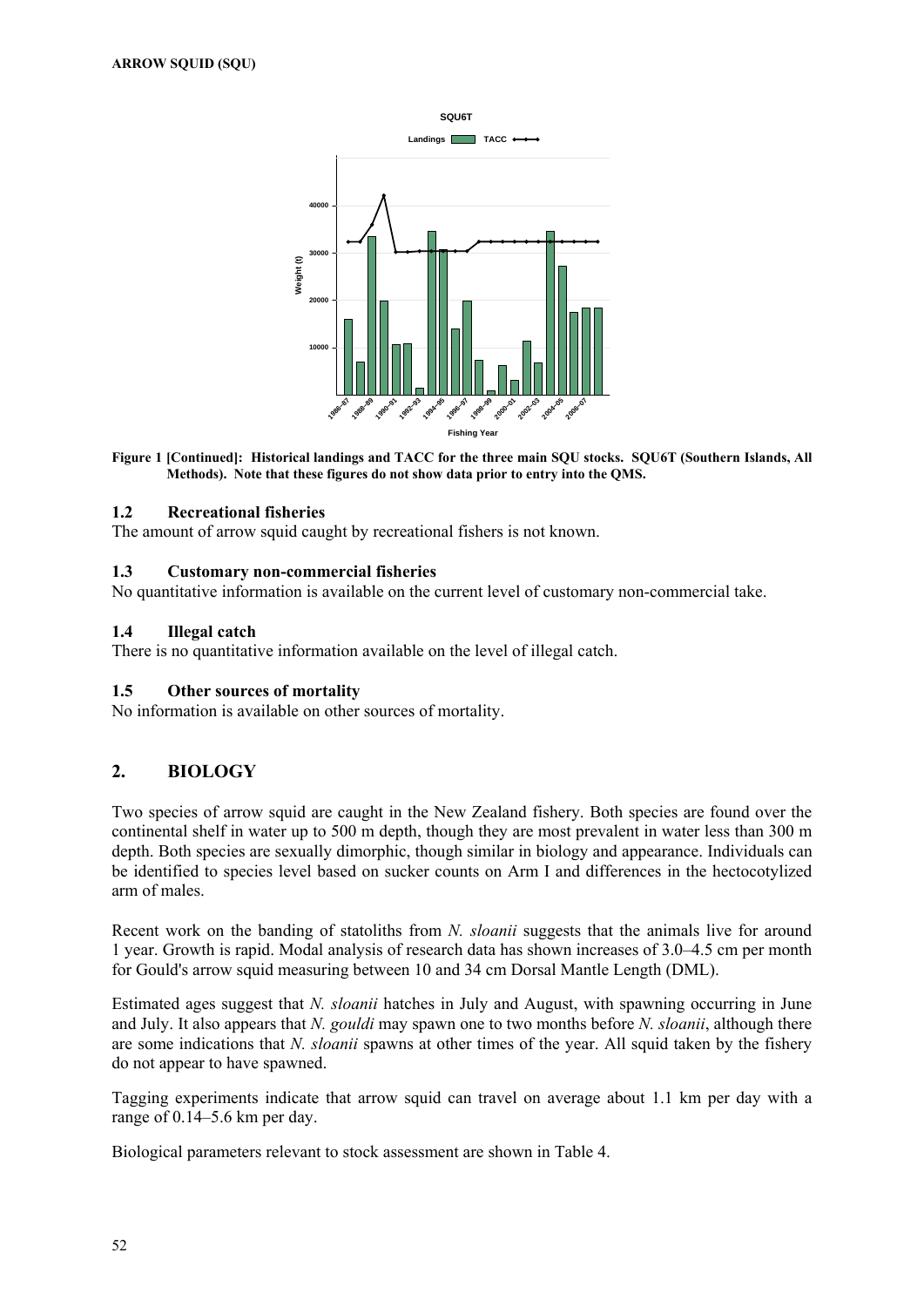#### **Table 4: Estimates of biological parameters.**

| Fishstock                                                           | Estimate         |                |              | Source                  |
|---------------------------------------------------------------------|------------------|----------------|--------------|-------------------------|
| 1. Weight $= a$ (length)b (Weight in g, length in cm dorsal length) |                  |                |              |                         |
|                                                                     |                  | a              | b            |                         |
| N. gouldi                                                           | $\leq$ 12 cm DML | 0.0738         | 2.63         | Mattlin et al. (1985)   |
| N. sloanii                                                          | $\geq$ 12 cm DML | 0.029          | 3            |                         |
| 2. von Bertalanffy growth parameters                                |                  |                |              |                         |
|                                                                     | K                | t <sub>0</sub> | $L^{\infty}$ |                         |
| N. gouldi                                                           | $2.1 - 3.6$      | $\theta$       | 35           | Gibson & Jones $(1993)$ |
| N. sloanii                                                          | $2.0 - 2.8$      | $\mathbf{0}$   | 35           |                         |

## **3. STOCKS AND AREAS**

There are no new data which would alter the stock boundaries given in previous assessment documents. It is assumed that the stock of *N. gouldi* (the northern species) is a single stock, and that *N. sloanii* around the mainland comprises a unit stock for management purposes, though the detailed structure of these stocks is not fully understood. The distribution of the two species is largely geographically separate but those occurring around the mainland are combined for management purposes. The Auckland Islands Shelf stock of *N. sloanii* appears to be different from the mainland stock and is managed separately.

# **4. STOCK ASSESSMENT**

Arrow squid live for one year, spawn once then die. Every squid fishing season is therefore based on what amounts to a new stock. It is not possible to calculate reliable yield estimates from historical catch and effort data for a resource which has not yet hatched, even when including data which are just one year old. Furthermore, because of the short life span and rapid growth of arrow squid, it is not possible to estimate the biomass prior to the fishing season. Moreover, the biomass increases rapidly during the season and then decreases to low levels as the animals spawn and die.

#### **4.1 Estimates of fishery parameters and abundance**

No estimates are available.

## **4.2 Biomass estimates**

Biomass estimates are not available for squid.

## **4.3 Estimation of Maximum Constant Yield (MCY)**

It is not possible to estimate MCY.

## **4.4 Estimation of Current Annual Yield (CAY)**

It is not possible to estimate CAY.

## **4.5 Other yield estimates and stock assessment results**

There are no other yield estimates of stock assessment results available for arrow squid.

## **4.6 Other factors**

*N. gouldi* spawns one to two months before *N. sloanii*. This means that at any given time *N. gouldi* is older and larger than *N. sloanii*. The annual squid jigging fishery begins on *N. gouldii* and at some time during the season the biomass of *N. sloanii* will exceed that of *N. gouldi* and the fleet will move south. If *N. sloanii* are abundant the fleet will remain in the south fishing for *N. sloanii*. If *N. sloanii* are less abundant the fleet will return north and resume fishing *N. gouldi*.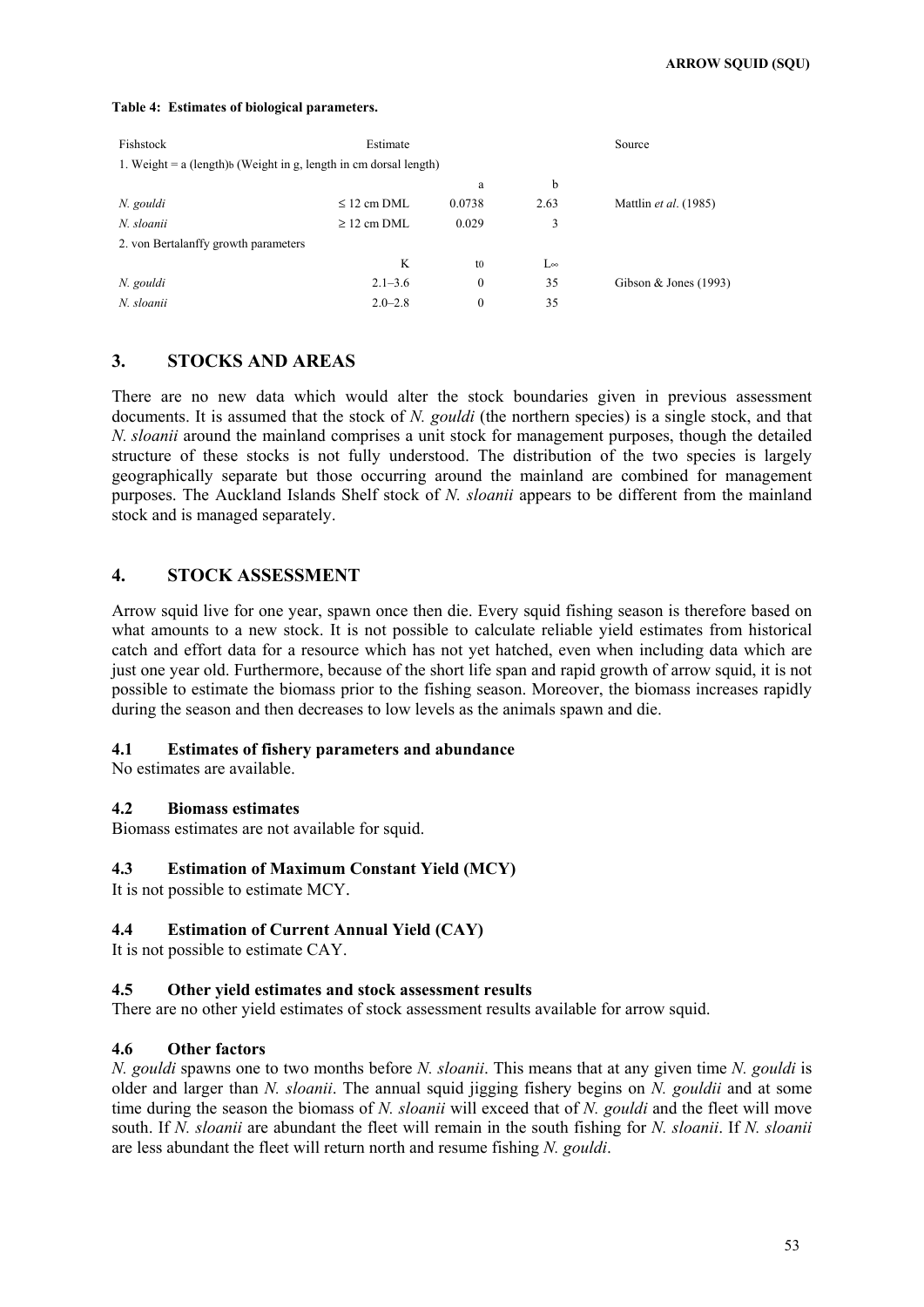# **5. STATUS OF THE STOCKS**

No estimates of current and reference biomass are available. There is also no proven method at this time to estimate yields from the squid fishery before a fishing season begins based on biomass estimates or CPUE data.

Because squid live for about one year, spawn and then die, and because the fishery is so variable, it is not practical to predict future stock size in advance of the fishing season. As a consequence, it is not possible to estimate a long-term sustainable yield for squid, nor determine if recent catch levels or the current TACC will allow the stock to move towards a size that will support the MSY. There will be some years in which economic or other factors will prevent the TACC from being fully taken, while in other years the TACC may be lower than the potential yield. It is not known whether New Zealand squid stocks have ever been stressed through fishing mortality.

There is continuing concern about the bycatch of sea lions in the Southern Islands trawl squid fishery (SQU 6T) that has been addressed by a management plan restricting the total number of kills per season.

TACCs and reported landings for the 2007–08 fishing year are summarised in Table 5.

| Fishstock<br>SOU <sub>1</sub> J<br>SOU <sub>1T</sub><br>SOU <sub>6T</sub><br>SOU <sub>10T</sub> | $2007 - 08$<br>Actual<br><b>TACC</b><br>50 212<br>44 741<br>32 369<br>10 | $2007 - 08$<br>Reported<br>landings<br>1 3 7 1<br>36 171<br>18 493<br>0 |
|-------------------------------------------------------------------------------------------------|--------------------------------------------------------------------------|-------------------------------------------------------------------------|
| Total                                                                                           | 127 332                                                                  | 56 035                                                                  |

|  |  |  |  | Table 5: Summary of TACCs (t) and reported landings (t) of arrow squid for the most recent fishing year. |  |
|--|--|--|--|----------------------------------------------------------------------------------------------------------|--|
|--|--|--|--|----------------------------------------------------------------------------------------------------------|--|

## **6. FOR FURTHER INFORMATION**

- Abraham ER., Middleton DAJ., Waugh SM, Pierre JP, Walker NA, Schroder C. (in press). A comparison of devices used for reducing the incidental capture of seabirds in a trawl fishery.
- Anderson OF. Fish discards and non-target fish catch in the trawl fisheries for arrow squid, jack mackerel, and scampi in New Zealand Waters. New Zealand Fisheries Assessment Report. 2004/10
- Baird SJ. 2005a. Incidental capture of seabird species in commercial fisheries in New Zealand waters, 2002-03. New Zealand Fisheries Assessment Report 2005/2. 50p.
- Baird SJ. 2005b. Incidental capture of *Phocarctos hookeri* (New Zealand sea lions) in New Zealand commercial fisheries, 2001-02. New Zealand Fisheries Assessment Report. 2005/08.
- Baird SJ. 2005c. Incidental capture of *Phocarctos hookeri* (New Zealand sea lions) in New Zealand commercial fisheries, 2002-03. New Zealand Fisheries Assessment Report. 2005/09.
- Baird SJ., Doonan IJ. 2005. *Phocarctos hookeri* (New Zealand sea lions): incidental captures in New Zealand commercial fisheries during 2000-01 and in-season estimates of captures during squid trawling in SQU 6T in 2002. New Zealand Fisheries Assessment Report, 2005/17.
- Baird SJ., Smith, MH. 2007. Incidental capture of seabird species in commercial fisheries in New Zealand waters, 2003-04 and 2004-05. New Zealand Aquatic Environment and Biodiversity Report No. 9. 108p.
- Baird, S.J.; Smith, M.H. 2008. Incidental capture of seabird species in commercial fisheries in New Zealand waters, 2005-06. New Zealand Aquatic Environment and Biodiversity Report No. 18 124p.
- Doonan IJ. 1995. Incidental catch of Hooker's sea lion in the southern trawl fishery for squid, summer 1994. Fisheries Assessment Research Document. 1995/22.
- Doonan IJ. 2000. Estimation of Hooker's sea lion *Phocarctos hookeri* captures in the southern squid trawl fisheries, 2000. New Zealand Fisheries Assessment Report. 2000/41.
- Doonan IJ. 2001. Estimation of Hooker's sea lion *Phocarctos hookeri* captures in the southern squid trawl fisheries, 2001. New Zealand Fisheries Assessment Report. 2001/67.
- Förch EC. 1983. Squid current research. *In:* Taylor, J.L. and Baird, G.G. (eds*.*) New Zealand finfish fisheries: the resources and their management, pp. 33–34. Trade Publications Ltd., Auckland.
- Gibson D., Jones JB. 1993. Fed up with parasites? old fish are*.* Marine Biology 117: 495–500.
- Gibson DJM. 1995. The New Zealand Squid Fishery, 1979–93. MAF Fisheries Technical Report No 42. 43 p.
- Langley AD. 2001. Summary of catch and effort data from the SQU 1J, SQU 1T, and SQU 6T fisheries for 1989-90 to 1999-2000. New Zealand Fisheries Assessment Report. 2001/51.
- Mattlin RH. 1983. Squid. Taylor, J.L. and Baird, G.G. (eds.) New Zealand finfish fisheries: the resources and their management, pp. 30–32. Trade Publications Ltd., Auckland.
- Mattlin RH, Colman JA. 1988. Arrow squid. N.Z. Fisheries Assessment Research Document 88/34. 16 p.
- Mattlin RH., Scheibling RE., Förch EC. 1985. Distribution, abundance and size structure of arrow squid (*Nototodarus* sp.) off New Zealand. NAFO Scientific Council Studies 9: 39–45.